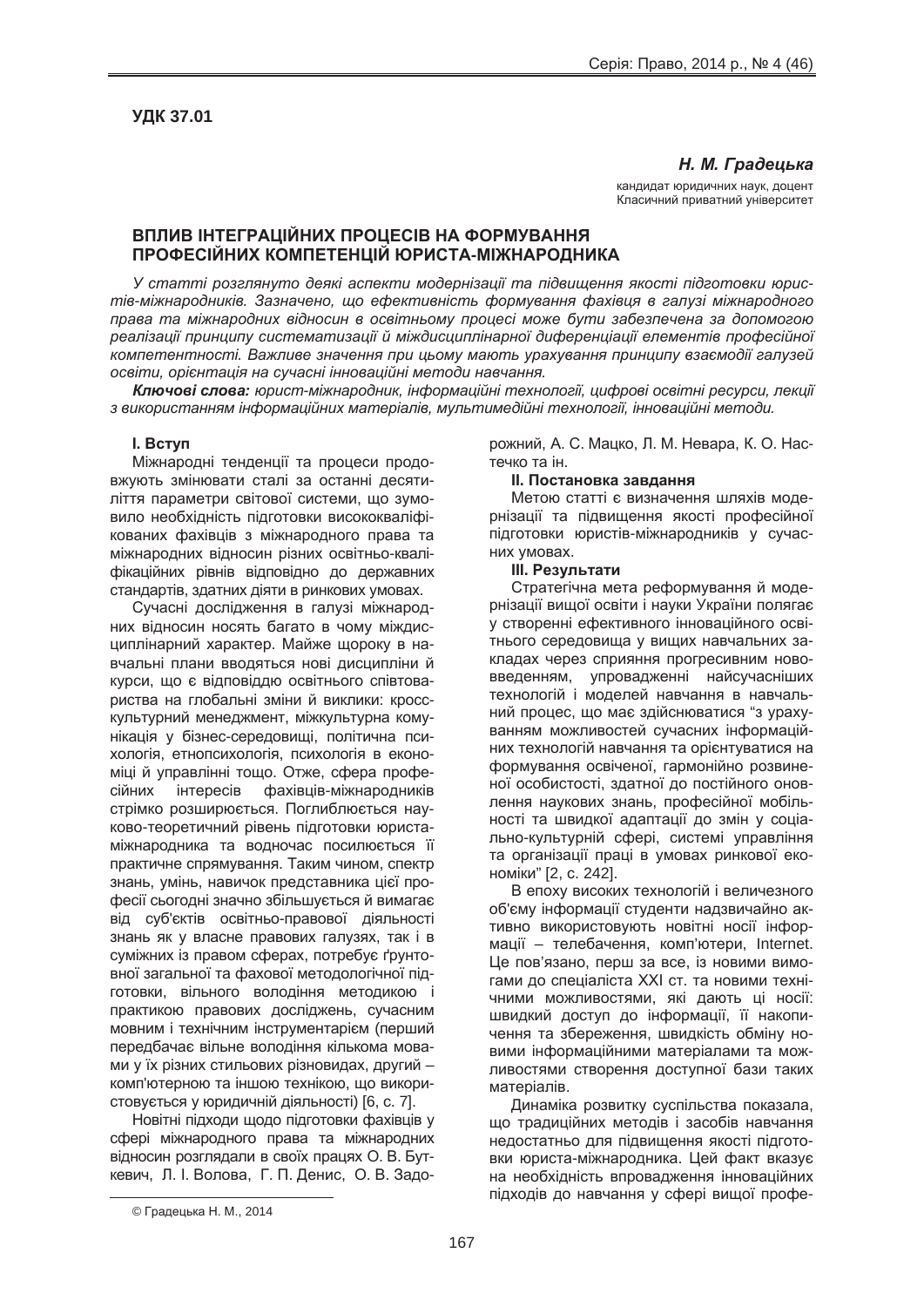сійної освіти, у тому числі інноваційних освітніх програм, що включають перехід навчального процесу на нові сучасні електронні, комп'ютерні, web- орієнтовані технології, системи on-line навчання, тобто перехід до HАВЧАННЯ ІЗ ЗАСТОСУВАННЯМ НОВІТНІХ ІНФОРмаційних технологій.

Впровадження в діяльність навчального закладу інформаційних технологій стала пріоритетним напрямом реалізації державної освітньої політики. На виконання Закону України "Про Основні засади розвитку інформаційного суспільства в Україні на 2007– 2015 роки" освітня галузь почала активно модернізувати процес професійної підготовки фахівців різних спеціальностей, впроваджуючи інформаційні і комунікаційні технології та засоби навчання. Серед основних переваг інформаційних технологій навчання варто визначити наочність, скомбінованість засобів, що використовуються при презентації навчального матеріалу, що є поєднанням ayдio-, відеоматеріалу, графічних зображень, анімації, доступ до світових інформаційних ресурсів. Нині широко застосовуються електронні підручники, тестові завдання з можливістю автоматизованої обробки результатів, різні бази даних, електронні бібліотеки, мультимедійні технології, інтернет-конференції, дистанційні технології. Сьогодні за допомогою Інтернету можна організувати зі студентами обмін повідомленнями у режимі реального часу, проводити відео конференції між співрозмовниками, які територіально віддалені один від одного. Найоптимальнішими способами опосередкованого спілкування учнів і студентів різних навчальних закладів є чати, форуми, Skype-технології, Спільна соціально-інтерактивна діяльність дає змогу кожному користувачеві максимально проявити свої інтелектуальні та творчі здібності, заохочує до самостійності та ініціативності в ухваленні рішень [5, с. 48–53].

На основі мультимедіа створюються повноцінні електронні навчальні посібники, підручники. Такі підручники відрізняються великою інформаційністю, інтерактивністю матеріалу. Гіперпосилання, вживані в електронних підручниках, дають змогу звертатися в процесі вивчення нового матеріалу до довідкових джерел і додаткової інформації. Окрім основного текстового матеріалу підручники містять інтерактивні засоби навчання, анімації, мультиплікації, аудіо-, відеозаписи.

Інтерактивна діяльність поєднує співробітництво мовленнєвих партнерів та керованість дій студентів з боку викладача, передбачає відмову від стандартних способів розв'язання комунікативних завдань, забезпечує формування інформаційно-комунікативої компетентності студента у відносно вільній творчій атмосфері. Головним завданням використання мультимедіа та інших будь-яких нових технологій в освіті є надання викладачу та студенту максимальної свободи вибору форм і методів роботи та полегшення передавання знань, формування вмінь і навичок.

Використання сучасних досягнень науки й технологій в учбовому процесі спрямовано на підвищення якості підготовки фахівців, розвиток у студентів-міжнародників творчих здібностей, уміння самостійно приймати рішення. Інноваційні методи передбачають зростання ролі студента, тобто зміщення центру навчального процесу від викладача до студентів, посилення функції підтримки студента, допомоги йому в організації індивідуального навчального процесу. Відтак перехід до інформаційного суспільства вимагає від системи освіти вирішення принципово нових проблем, що обумовлює перегляд педагогічних позицій, критичної переоцінки науково-теоретичних і емпіричних основ професійної освіти. Завдання сучасних викладачів полягає в тому, щоб навчити студентів відбирати й аналізувати інформацію, сформувати відповідний тип професійного мислення, розкрити шляхи подальшого вдосконалення своєї професійної компетентності. Отже, викладач має можливість впливати на формування особистості студента. Саме викладач може навчити майбутніх міжнародників аргументовано відповідати на питання, міркувати, узагальнювати фактичний матеріал, роблячи обґрунтовані висновки, приймати рішення і брати на себе відповідальність за прийняті рішення. Таким чином, викладач безпосередньо бере участь у формуванні професійно значущих компетенцій учнів.

Однак слід зазначити, що в сучасних умовах, коли студенти більш технічно грамотні й часто краше за викладачів володіють новими інформаційними технологіями, викладач перестав бути єдиним джерелом інформації. Спостерігається негативна тенденція щодо ослаблення ролі лекції у професійній підготовці, оскільки наразі доступною стала велика кількість джерел інформації, що й знижує її інформативну функцію. Для підвищення ефективності лекційних занять доцільно застосовувати заходи з активізації інтелектуальної діяльності студентів засобами сучасних технологій. В умовах комп'ютеризації навчального процесу системне використання мультимедійних засобів стає чинником, який дає змогу інтенсифікувати лекційні заняття [1, с. 20–25]. Свою ефективність показали лекції у режимі презентації з використанням програми MS PowerPoint, складовими якої є сукупність слайдів з відповідним текстом, графікою, анімацією і звуком, який супроводжує виклад основного матеріалу лекції, концентруючи увагу студентів на головних аспектах теми. Одночасно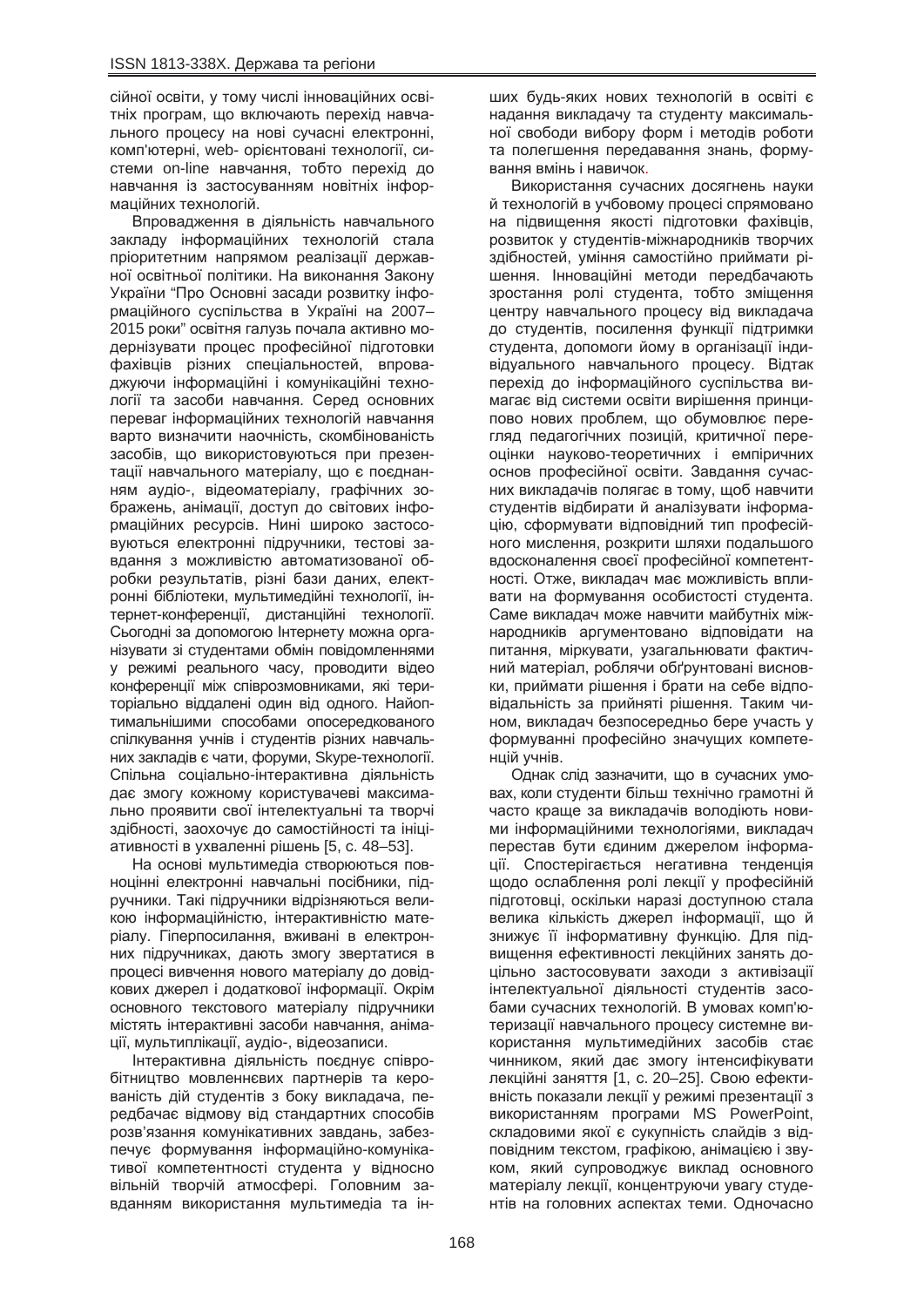інтенсифікується і робота викладача, оскільки розроблені матеріали легко поновлюються, доповнюються, удосконалюються, зберігаються. Лекції з використанням презентацій, слайдів, аудіо- і відеоматеріалів підвищують інтерес до вивчення нового матеріалу та сприяють більш якісному засвоєнню теоретичного матеріалу. Так, при вивченні теми "ООН, її структура і органи" перегляд засідання Ради Безпеки ООН знайомить студентів з процедурою проведення нарад по безпеці в найбільшій міжнародній організації – Організації Об'єднаних Націй. Онлайн відвідування сайту ООН дає змогу оцінити масштаби діяльності цієї організації, сформувати знання про її структуру, вивчити нормативні акти й рішення, що приймаються нею. Відеозаписи реальних судових засідань, викладені на сторінках мережі Інтернет, можуть бути використані при наочному первинному ознайомленні з особливостями цивільного й арбітражного процесу.

Використання інтернет-ресурсів як засобу навчання позитивно впливає на формування правової культури студентів і дає змогу поглиблено вивчати новий матеріал: нормативні документи, рішення судів, у тому числі й міжнародних, формують політичну культуру та уміння орієнтуватися в потоці інформації [4].

Інформаційні технології сприяють інтенсифікації учбового процесу, оскільки за меншу кількість часу дають змогу освоїти більший об'єм інформації, що допомагає ефективно використати аудиторний час і більш детально вивчити те або інше теоретичне питання, приділити більш уваги рішенню практичних завдань.

Таким чином, інформаційні технології дають змогу підвишити якість підготовки юристаміжнародника. шо є систематизованим об'єднанням усіх уніфікованих вимог, компонент, інформаційних ресурсів і технологій, що впливають на специфіку й ефективність підготовки випускників за рахунок інформатизації навчальної, позаудиторної, науководослідної і організаційно-управлінської діяльності ВНЗ. Побудова учбового процесу із застосуванням сучасних інформаційних технологій як в аудиторний, так і у позааудиторний час сприяє підтримці інтересу студентів до навчання, високому рівню самомотивації, а також сприяє підвищенню якості фахівців у галузі міжнародних відносин [1, с. 20–25].

Вимоги сучасного суспільства радикально змінили завдання навчання іноземним мовам: сьогодні потрібні не просто люди, що володіють іноземною мовою, потрібні фахівці з міжнародного й міжкультурного спілкування. Окрім високого професійного рівня сучасний фахівець з вишою освітою повинен володіти достатньо високим рівнем

мовної і іншомовної компетентності для подальшої професійної діяльності, що забезпечує професійне зростання на основі вітчизняних і зарубіжних досягнень, обмін досвідом із зарубіжними колегами, здійснення наукових досліджень тощо. Оскільки професійна діяльність юриста-міжнародника нерозривно пов'язана з вільним володінням іноземною мовою, то варто звернути найпильнішу увагу саме на формування іншомовної комунікативної компетенції, як на важливий компонент комунікативної культури, що є невід'ємною складовою підготовки "міжнародників". Без знання іноземних мов неможливо уявити кваліфікованого фахівця в галузі міжнародного права. У деяких випадках більшу частину свого робочого часу юристміжнародник витрачає на вивчення та підготовку документів на іноземній мові.

Ноземні мови повинні знайти своє досить вагоме місце у викладанні спеціальних дисциплін, у проведенні наукових досліджень, у написанні статей, збірок іноземною мовою.

Викладання іноземної мови для "міжнародників" формується під впливом двох основних факторів, а саме: викликів сучасного світу, зокрема глобальних процесів, а також позиціонування іноземної мови як одного із профільних предметів, що передбачає вивчення і викладання цього фаху в більшому обсязі, ніж пропонується іншими гуманітарними факультетами.

Вже давно відчувається необхідність посилити насамперед англомовну підготовку викладачів спеціальних дисциплін, адже сьогодні великий об'єм професійної інформації поступає саме в англомовній версії. Окрім того, усе більш затребуваними стають програми навчання англійською мовою, особливо в магістратурі. Наявність викладачів. спроможних читати курси на іноземній мові. робить ВНЗ конкурентоспроможним. Нове покоління викладачів, аспірантів і магістрантів має готуватися до "активної професійної двомовності" – говорити й писати поанглійськи вільно. У західноєвропейських країнах вже набрала силу тенденція до розвитку в університетах неангломовних країн повноцінних модулів викладання англійською мовою (бакалаврів, магістрів, програм підготовки аспірантів). Впровадження англійської мови як мови викладання спеціальних дисциплін різко розширює можливості залучення до учбового процесу іноземної професури, а участь зарубіжних викладачів в учбовому процесі, згідно з критеріями ЄС, розглядається як один з найважливіших засобів забезпечення вдосконалення освіти й "освітньої переваги" випускників університе-TİB [6, c. 7].

# **IV. Висновки**

Нові державні освітні стандарти орієнтовані на практику. За їх основу покладений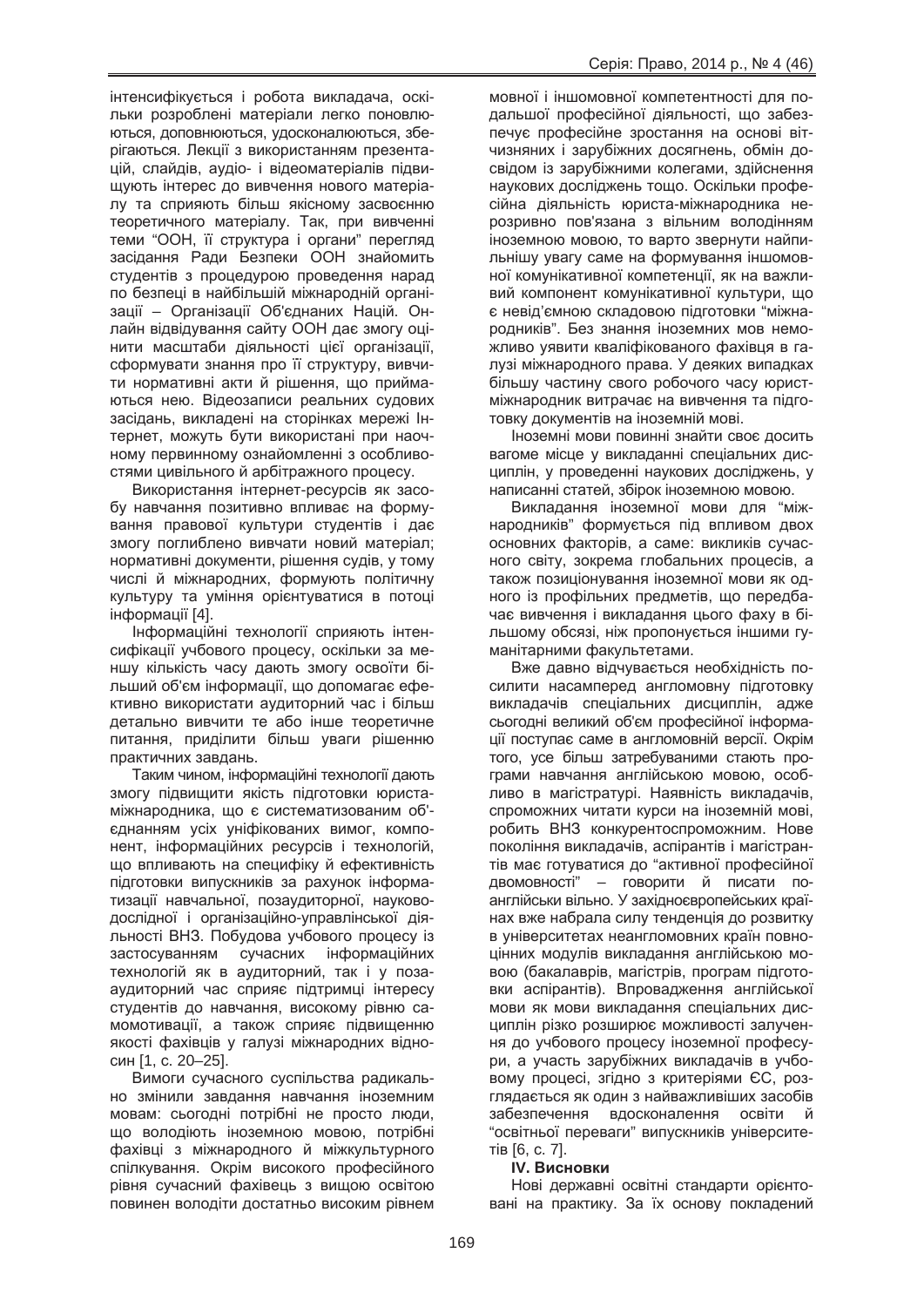компетентністний підхід, що передбачає здатність використати знання, уміння й навички в практичній професійній діяльності. Сучасні компетенції для роботи в міжнародному середовищі далеко виходять за межі уявлень, сталих у минулому або позаминулому десятилітті.

Головне завдання ВНЗ, що здійснює підготовку фахівців-міжнародників на сучасному етапі, полягає в тому, щоб спрямувати студента постійно вчитися, здобувати нові знання, сформувати навички самостійного дослідницького пошуку, виявляти творчість у вирішенні складних професійних проблем і ситуацій.

Сучасна освіта без використання інформаційних технологій практично неможлива. Використання мультимедійних засобів у процесі навчання дає змогу уявити навчальний матеріал не лише в традиційному, а й у більш доступному для сприйняття студентами візуально-вербальному виді. Використання таких технологій у поєднанні з традиційними методами навчальної роботи сприяє більш ефективному навчальному процесу.

Специфіка підвищення якості підготовки спеціалістів галузі міжнародного права та міжнародних відносин полягає в тому, що цю категорію фахівців необхідно навчати не лише професійним умінням і навичкам, а й готовності приймати рішення, брати на себе відповідальність за ці рішення, здійснювати професійну діяльність іноземною мовою. Виявлено, що іноземні мови історично є професійною домінантою в підготовці юристів-міжнародників.

Соціокультурні пріоритети визначили сучасну мету професійної мовної підготовки фахівців-міжнародників як формування професійно значуших компетенцій на тлі загальнокультурного розвитку особистості. У зв'язку з цим, зміст професійної іншомовної підготовки розглядається як розвиток конкретних професійних компетенцій і підготовка студентів до професійної міжкультурної комунікації.

Своєрідність завдань професійної підготовки фахівців-міжнародників відображена в створенні навчального середовища, ґрунтованого на: а) особливих вимогах держави до підготовки фахівців-міжнародників; б) відборі навчальних матеріалів з урахуванням професіоналізації навчання і компетентністного підходу; в) інноваційних педагогічних технологіях, що дають змогу сформувати професійно значущі компетенції; г) підготовці до міжкультурної комунікації; д) додатковій підготовці педагогічних кадрів [3, с. 25–28].

Ефективність формування професійної компетентності в процесі фахової підготовки

"міжнародників" може бути забезпечена за допомогою реалізації принципу систематизації й міждисциплінарної диференціації елементів професійної компетентності. Важливе значення при цьому мають урахування принципу взаємодії освітніх областей і орієнтація на сучасні інноваційні методи навчання.

Розглядаючи формування професійних компетенцій, не можна забувати про їх діалектичний взаємозв'язок із загальнокультурними компетенціями.

Процес формування професійних навичок має бути спрямованим на формування особистості майбутнього фахівця - носія загального й професійного світогляду, ціннісних орієнтацій та переконань. А це можливо тільки за умов міжпредметної інтеграції, яка опосередкує цілісність і єдність особистісного та професійного розвитку людини.

### Список використаної літератури

- 1. Авдєєнко А. П. Інтенсифікація і підвищення ефективності лекційних занять / А. П. Авдєєнко, Л. В. Дементій, Г. Л. Юсіна // Нові технології навчання : наук.-метод. зб. – Наук. метод. центр вищої освіти, 2003.  $-$  Вип. 35. – С. 20–25.
- 2. Вища освіта і Болонський процес: навч. посіб. / авт. кол.: М. Ф. Степко, Я. Я. Болюбаш, В.Д. Шинкарук та ін. – Тернопіль: Навчальна книга: Богдан, 2004. – ɋ. 384.
- 3. Воевода Е. В. Основы профессиональной языковой подготовки студентов-международников / Е. В. Воевода // ГУУ: Вестник университета (Государственный университет управления). – 2011. – № 10. – ɋ. 25–28.
- 4. Еремина И. И. Роль информационных технологий в повышении качества подготовки бакалавра-юриста по направлению "Международные отношения" / И. И. Еремина // Современные исследования социальных проблем. - 2012. - № 11 (19).
- 5. Лагутенко О. Б. Сучасні впровадження програмно-методичного забезпечення у навчальний процес та управління вищим навчальним закладом освіти / О. Б. Лагутенко, С. М. Яшанов // Науковий часопис НПУ імені М. П. Драгоманова (Серія "Педагогічні науки: реалії та перспективи") : зб. наук. праць / за ред. П. В. Дмитренка, В.Д. Сиротюка. – Київ: НПУ ім. М. П. Драгоманова, 2008. – Вип. 11. – ɋ. 48–53.
- 6. Торкунов А. В. Педагогика и підготовка специалистов-международников / А. В. Торкунов // Вестник МГИМО-Университета. –  $2013. - N91. - C. 7-8.$

*ɋɬɚɬɬɹ ɧɚɞɿɣɲɥɚ ɞɨ ɪɟɞɚɤɰɿʀ 17.11.2014.*